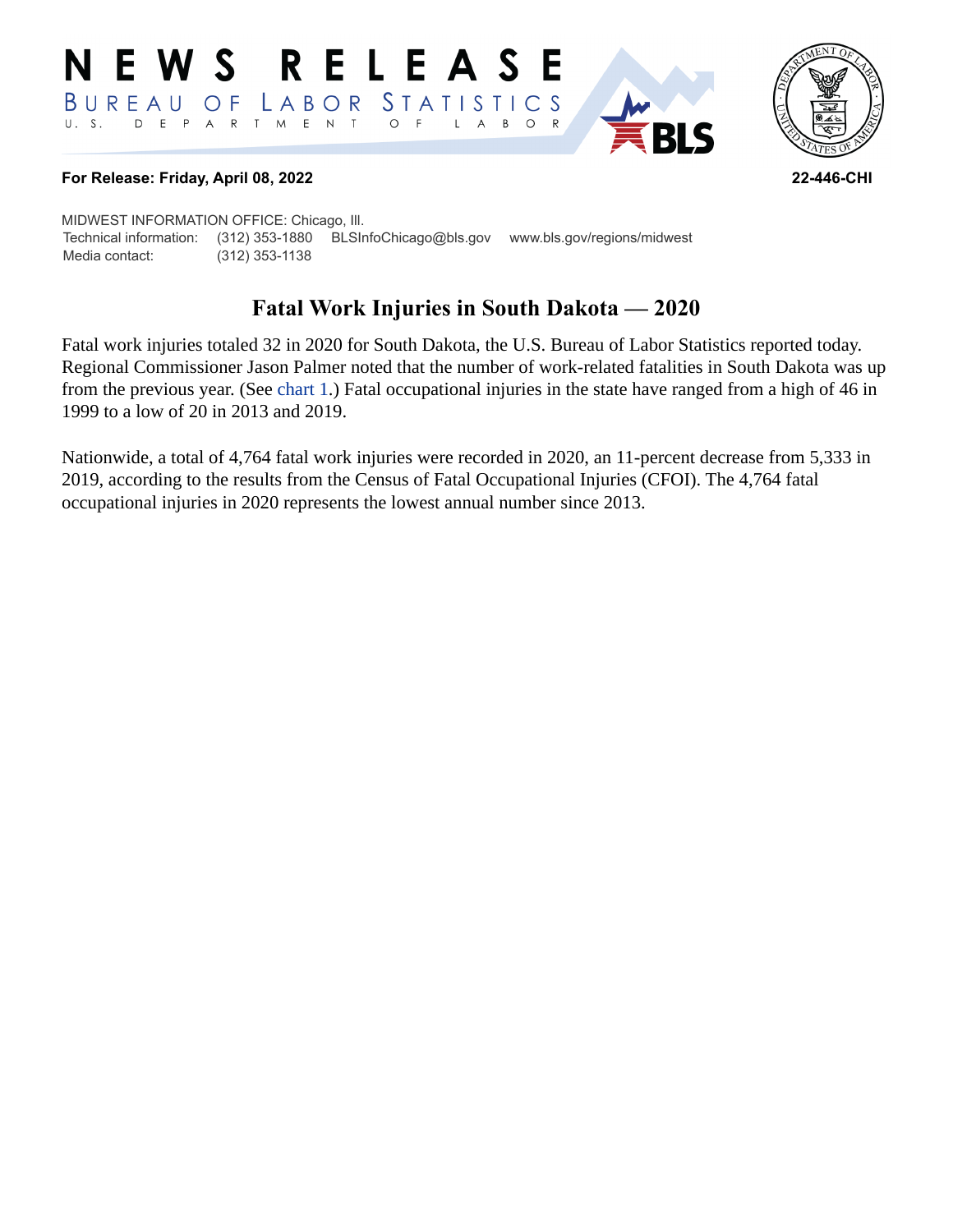

# <span id="page-1-0"></span>Chart 1. Number of fatal occupational injuries by employee status, South Dakota,  $2011 - 20$

Source: U.S. Bureau of Labor Statistics.

## **Fatal event or exposure**

In South Dakota, transportation incidents resulted in 18 fatal work injuries and accounted for 56 percent of all fatal workplace injuries in the state. (See [chart 2](#page-2-0) and [table 1.](#page-4-0)) Worker deaths from transportation incidents were up from 11 over the year.

Falls, slips, or trips and contact with objects or equipment were the second-most frequent fatal work event with 6 fatalities each. Worker deaths from contact with objects or equipment were up from four in 2019.

Nationally, transportation incidents were the most frequent fatal workplace event in 2020, accounting for 37 percent of fatal work injuries. Falls, slips, and trips was the second-most common fatal event (17 percent).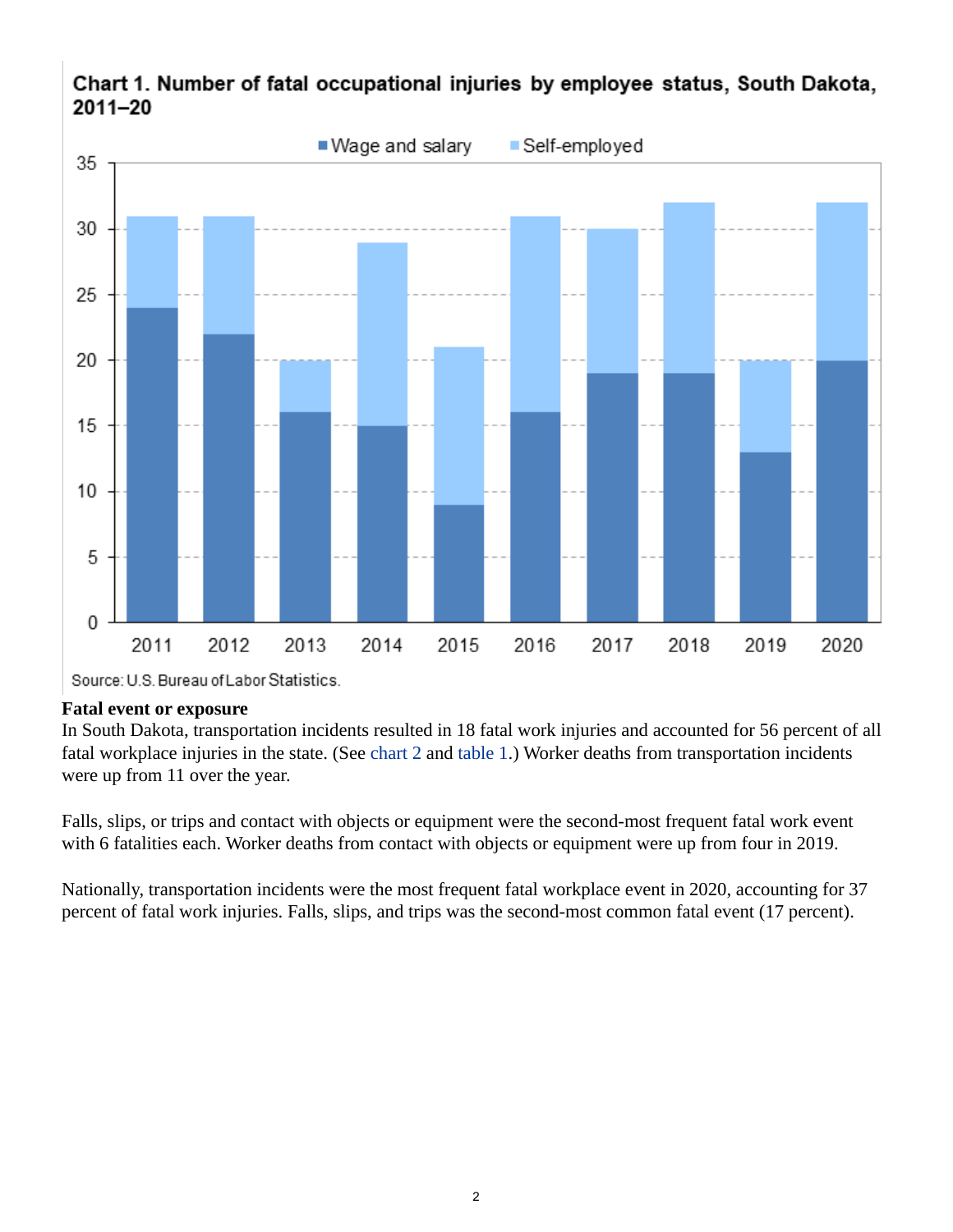

<span id="page-2-0"></span>Chart 2. Percent distribution of total fatal occupational injuries by event, United States and South Dakota, 2020

Source: U.S. Bureau of Labor Statistics.

#### **Industry**

The private agriculture, forestry, fishing, and hunting industry sector in South Dakota had 13 fatal workplace injuries, up from 8 in the previous year. (See [table 2.](#page-5-0)) Transportation incidents resulted in 9 of the 13 fatalities in the industry. The cattle ranching and farming industry group accounted for 6, or 46 percent, of the fatal injuries in this industry.

The private construction industry sector had the second-highest number of fatalities with eight, up from five in the previous year.

## **Occupation**

The management occupational group had the highest number of fatal workplace injuries with 12. (See [table 3](#page-6-0).) Two occupational groups had five fatalities each: the construction and extraction occupational group and the transportation and material moving occupational group. The farming, fishing, and forestry occupational group reported three fatal workplace injuries, all suffered by crop, nursery, and greenhouse farmworkers and laborers.

## **Additional highlights**

- Men accounted for 84 percent of the work-related fatalities in South Dakota, less than the 92-percent national share. (See [table 4](#page-7-0).) Transportation incidents made up 52 percent of the fatalities for men in South Dakota.
- White non-Hispanics accounted for 91 percent of those who died from a workplace injury. Nationwide, this group accounted for 61 percent of work-related deaths.
- Workers 55 years and over accounted for 44 percent of the state's work-related fatalities in 2020, compared to 36 percent of on-the-job fatalities nationally.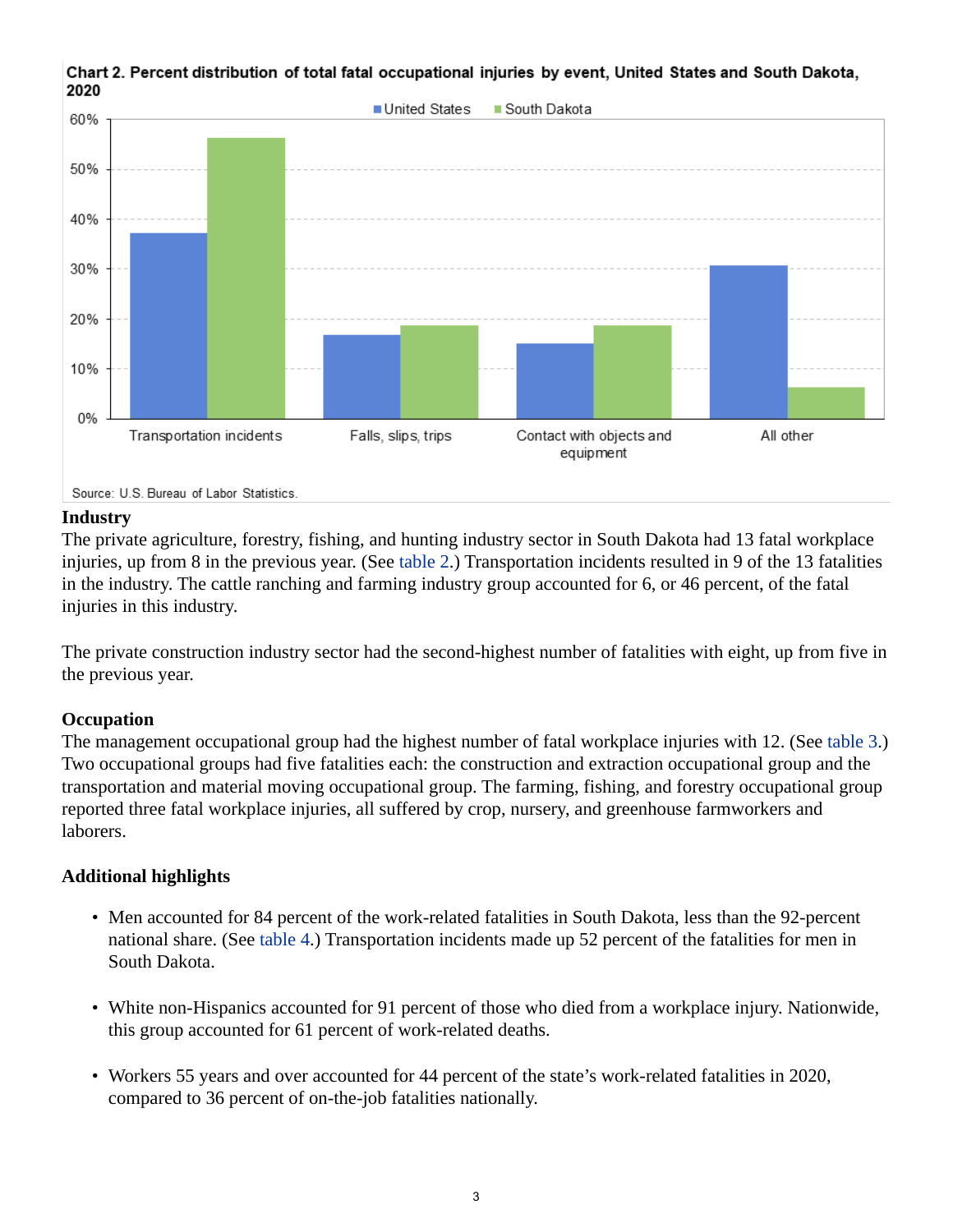• Of the 32 fatal work injuries in South Dakota, 63 percent worked for wages and salaries; the remainder were self-employed. The most frequent fatal event for wage and salary workers and self-employed workers was transportation incidents.

# **Coronavirus (COVID-19) Pandemic and the Census of Fatal Occupational Injuries**

CFOI reports fatal workplace injuries only. These may include fatal workplace injuries complicated by an illness such as COVID-19. Fatal workplace illnesses not precipitated by an injury are not in scope for CFOI. CFOI does not report any illness related information, including COVID-19. Additional information is available at [www.bls.gov/covid19/effects-of-covid-19-on-workplace-injuries-and](https://www.bls.gov/covid19/effects-of-covid-19-on-workplace-injuries-and-illnesses-compensation-and-occupational-requirements.htm)[illnesses-compensation-and-occupational-requirements.htm](https://www.bls.gov/covid19/effects-of-covid-19-on-workplace-injuries-and-illnesses-compensation-and-occupational-requirements.htm)

# **Technical Note**

**Background of the program.** The Census of Fatal Occupational Injuries (CFOI), part of the Bureau of Labor Statistics (BLS) Occupational Safety and Health Statistics (OSHS) program, is a count of all fatalities resulting from workplace injuries occurring in the U.S. during the calendar year. The CFOI uses a variety of state, federal, and independent data sources to identify, verify, and describe fatal work injuries. This ensures counts are as complete and accurate as possible. For the 2020 national data, over 21,600 unique source documents were reviewed as part of the data collection process. For technical information and definitions for the CFOI, see the BLS Handbook of Methods at [www.bls.gov/opub/hom/cfoi/home.htm](https://www.bls.gov/opub/hom/cfoi/home.htm) and the CFOI definitions at [www.bls.gov/iif/oshcfdef.htm](https://www.bls.gov/iif/oshcfdef.htm).

**Federal/State agency coverage.** The CFOI includes data for all fatal work injuries, some of which may be outside the scope of other agencies or regulatory coverage. Comparisons between CFOI counts and those released by other agencies should account for the different coverage requirements and definitions used by each agency. For more information on the scope of CFOI, see [www.bls.gov/iif/cfoiscope.htm](https://www.bls.gov/iif/cfoiscope.htm) and [www.bls.gov/](https://www.bls.gov/opub/hom/cfoi/concepts.htm) [opub/hom/cfoi/concepts.htm](https://www.bls.gov/opub/hom/cfoi/concepts.htm).

**Acknowledgments.** BLS appreciates the efforts of all federal, state, local, and private sector entities that provided source documents used to identify fatal work injuries. Among these agencies are the Occupational Safety and Health Administration; the National Transportation Safety Board; the U.S. Coast Guard; the Mine Safety and Health Administration; the Office of Workers' Compensation Programs (Federal Employees' Compensation and Longshore and Harbor Workers' Compensation divisions); the Federal Railroad Administration; the National Highway Traffic Safety Administration; state vital statistics registrars, coroners, and medical examiners; state departments of health, labor, and industrial relations and workers' compensation agencies; state and local police departments; and state farm bureaus.

Information in this release will be made available to individuals with sensory impairments upon request. Voice phone: (202) 691-5200; Telecommunications Relay Service: 7-1-1.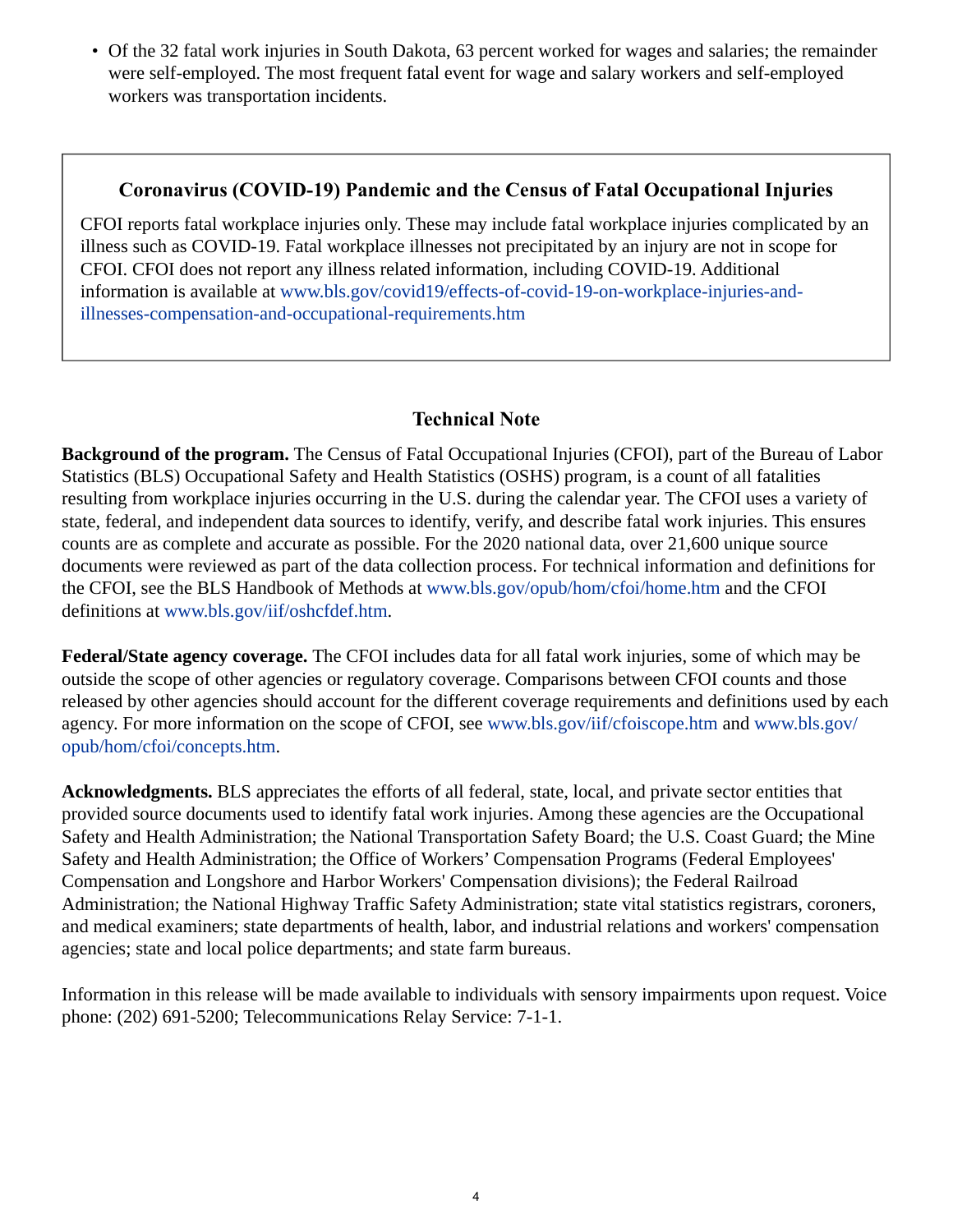#### <span id="page-4-0"></span>**Table 1. Fatal occupational injuries by event or exposure, South Dakota, 2019–20**

| Event or exposure $(1)$ | 2019   | 2020   |         |
|-------------------------|--------|--------|---------|
|                         | Number | Number | Percent |
| Total.                  | 20     | 32     | 100     |
|                         |        |        |         |
|                         | 11     | 18     | 56      |
|                         |        |        | з       |
|                         |        |        |         |
|                         |        |        | 3       |
|                         |        |        | 22      |
|                         |        |        | 22      |
|                         |        |        | 22      |
|                         |        |        | 13      |
|                         |        |        |         |
|                         |        | 6      | 19      |
|                         |        |        | 16      |
|                         |        |        | з       |
|                         |        |        | з       |
|                         |        |        | 13      |
|                         |        |        |         |
|                         |        | 6      | 19      |
|                         |        | 3      |         |
|                         |        |        |         |
|                         |        |        |         |

<span id="page-4-1"></span>Footnotes:

(1) Based on the BLS Occupational Injury and Illness Classification System (OIICS) 2.01 implemented for 2011 data forward.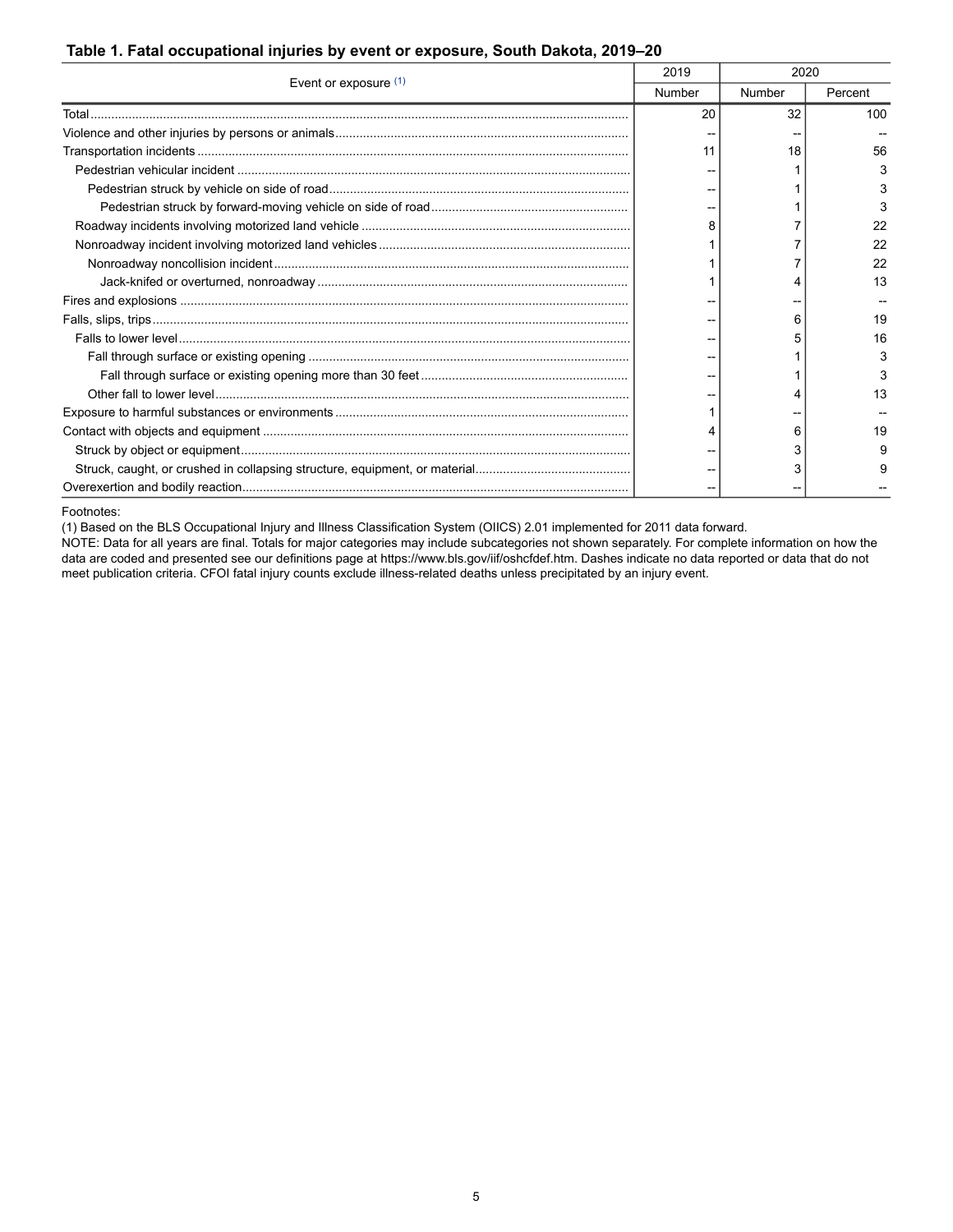| Industry <sup>(1)</sup>                                                              | 2019<br>2020 |        |         |
|--------------------------------------------------------------------------------------|--------------|--------|---------|
|                                                                                      | Number       | Number | Percent |
|                                                                                      | 20           | 32     | 100     |
|                                                                                      | 20           | 30     | 94      |
|                                                                                      |              |        |         |
|                                                                                      | 8            | 13     | 41      |
|                                                                                      | 8            | 13     | 41      |
|                                                                                      | 1            | 6      | 19      |
|                                                                                      | 1            | 6      | 19      |
|                                                                                      |              | 4      | 13      |
|                                                                                      |              | 4      | 13      |
|                                                                                      | 1            | 2      | 6       |
|                                                                                      | 5            | 8      | 25      |
|                                                                                      | 5            | 8      | 25      |
|                                                                                      |              | 5      | 16      |
|                                                                                      |              |        |         |
|                                                                                      |              |        |         |
|                                                                                      |              |        |         |
|                                                                                      |              | 1      | 3       |
|                                                                                      |              | 1      | 3       |
|                                                                                      |              | 1      | 3       |
|                                                                                      |              | 1      | 3       |
|                                                                                      |              |        |         |
|                                                                                      |              |        |         |
|                                                                                      |              | 1      | 3       |
|                                                                                      |              | 1      | 3       |
|                                                                                      |              |        | 3       |
|                                                                                      |              | 1      | 3       |
|                                                                                      |              | 1      | 3       |
|                                                                                      |              |        |         |
|                                                                                      |              |        |         |
|                                                                                      |              | 1      | 3       |
|                                                                                      |              | 1      | 3       |
|                                                                                      |              | 1      | 3       |
| Commercial and industrial machinery and equipment (except automotive and electronic) |              | 1      |         |
| Commercial and industrial machinery and equipment (except automotive and electronic) |              | 1      |         |
|                                                                                      |              |        |         |
|                                                                                      |              |        |         |
|                                                                                      |              |        |         |
|                                                                                      |              | 1      | 3       |

#### <span id="page-5-0"></span>**Table 2. Fatal occupational injuries by industry, South Dakota, 2019–20**

<span id="page-5-1"></span>Footnotes:

(1) CFOI has used several versions of the North American Industry Classification System (NAICS) since 2003 to define industry. For complete information on the version of NAICS used in this year, see our definitions page at https://www.bls.gov/iif/oshcfdef.htm.

(2) Cases where ownership is unknown are included in private industry counts.

(3) Cases where industry is unknown are included in the service sector counts.

(4) Includes fatal injuries to workers employed by governmental organizations regardless of industry. Cases classified as foreign government and other government are included in all government counts, but not displayed separately.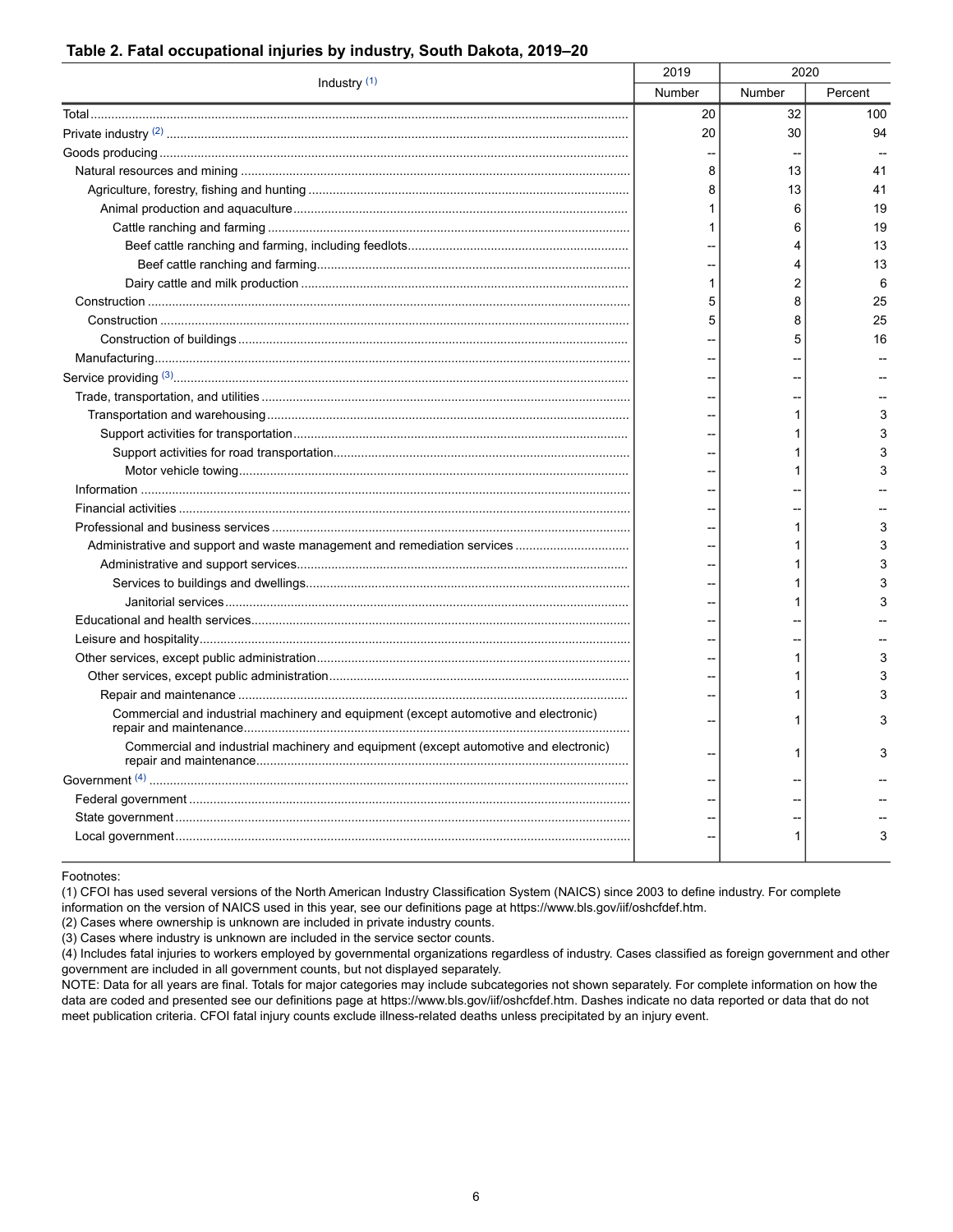#### <span id="page-6-0"></span>**Table 3. Fatal occupational injuries by occupation, South Dakota, 2019–20**

| Occupation (1) | 2019   | 2020   |         |
|----------------|--------|--------|---------|
|                | Number | Number | Percent |
|                | 20     | 32     | 100     |
|                |        | 12     | 38      |
|                |        |        |         |
|                |        |        |         |
|                |        |        |         |
|                |        |        |         |
|                |        |        |         |
|                |        |        |         |
|                |        |        |         |
|                |        |        |         |
|                |        |        |         |
|                |        |        |         |
|                |        |        |         |
|                |        |        |         |
|                |        |        |         |
|                |        |        |         |
|                |        |        |         |
|                |        |        |         |
|                |        | 3      |         |
|                |        | 3      |         |
|                |        | 3      |         |
|                |        | 3      |         |
|                |        |        | 16      |
|                |        |        |         |
|                |        |        |         |
|                |        | 5      | 16      |

<span id="page-6-1"></span>Footnotes:

(1) CFOI has used several versions of the Standard Occupation Classification (SOC) system since 2003 to define occupation. For complete information on the version of SOC used in this year, see our definitions page at https://www.bls.gov/iif/oshcfdef.htm. Cases where occupation is unknown are included in the total.